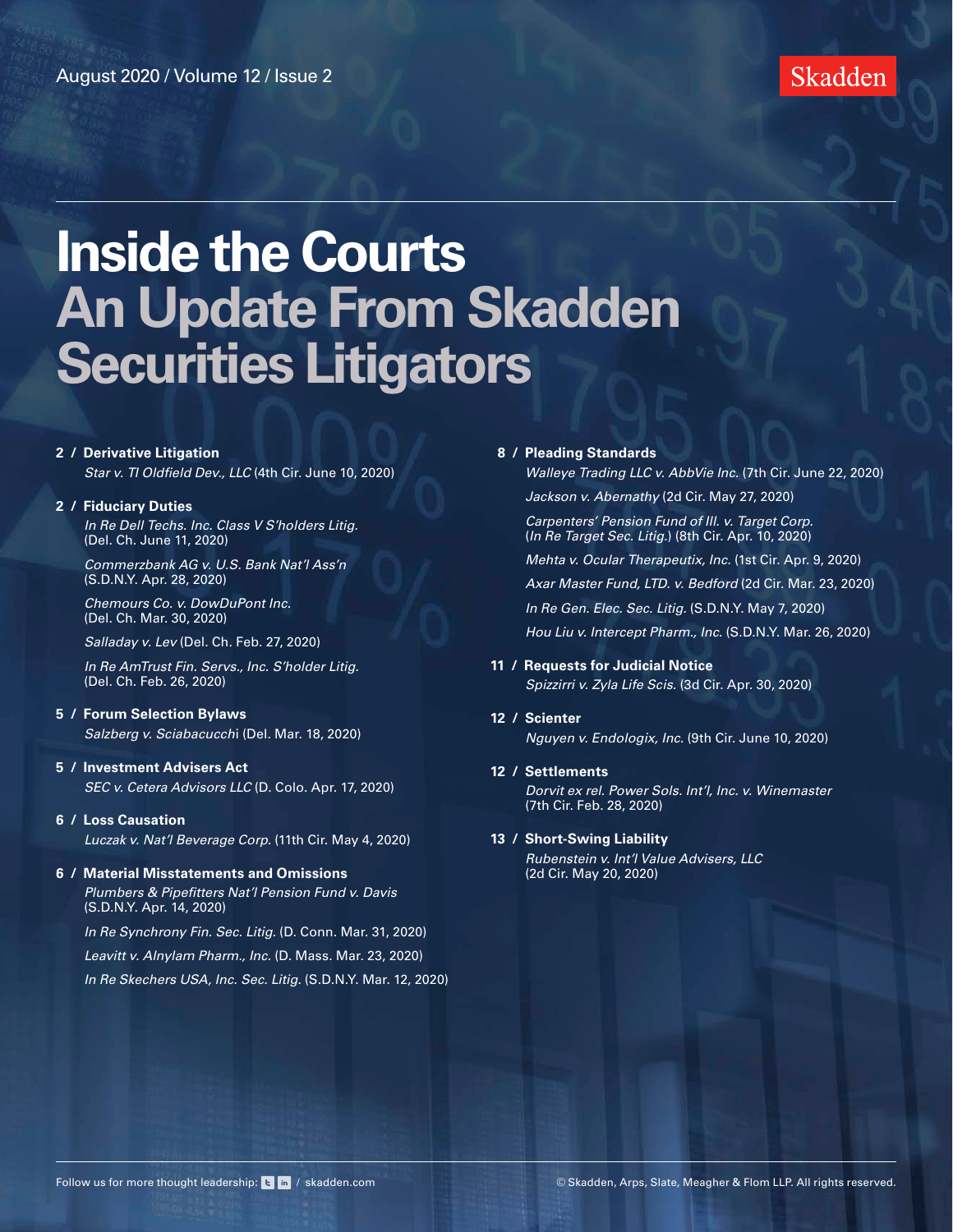#### <span id="page-1-0"></span>**Derivative Litigation**

**Fourth Circuit Holds That Settlements in the Best Interests of a Corporation Can Moot Similar Derivative Lawsuits**

*Star v. TI Oldfield Dev., LLC*, Nos. 18-2202, 18-2205 (4th Cir. June 10, 2020) [Click here to view the opinion](http://www.skadden.com/-/media/files/publications/2020/07/inside-the-courts/star-v-ti-oldfield.pdf).

On June 10, 2020, the Fourth Circuit held, as a matter of first impression in that circuit, that a settlement that is in the best interests of a corporation, entered into by a disinterested board, can moot a derivative suit asserting identical or similar claims arising out of the same underlying facts.

The board of directors of Oldfield, a residential community in South Carolina, filed lawsuits related to Oldfield's development. Thereafter, Rob Star, an Oldfield resident, filed a derivative action, purportedly on Oldfield's behalf, alleging similar claims against the same defendants. The district court dismissed the suit filed by Star, and the Oldfield board settled the lawsuits it had brought. Star appealed the dismissal of the derivative case, and the Oldfield board and defendants moved to dismiss the appeal, contending that the settlement agreements in the lawsuits brought by the board rendered Star's similar action moot.

Star argued that his claims were not moot because the settlement agreements were invalid; according to Star, the board had a conflict of interest. The court acknowledged case law holding that corporations own claims arising out of an injury to the corporation and thus have the absolute right to resolve such claims short of the board having a conflict of interest. The court noted that it had not "specifically considered whether a company's settlement of a similar action renders a derivative action moot, particularly when the derivative plaintiff asserts that the settlement was entered by a conflicted board."

For guidance, the Fourth Circuit looked to the Third Circuit's decision in *Salovaara v. Jackson National Life Insurance Co*., 246 F.3d 289 (3d Cir. 2001), a factually and procedurally similar case. In *Salovaara*, the Third Circuit observed that "[a] corporation may enter into a settlement despite the existence of a derivative action when doing so is in the corporation's best interests" and there is no conflict on the part of the corporate directors entering into the settlement. The *Salovaara* court evaluated the settlement to determine if it was in the best interests of the company and noted that while a conflict between a board member and shareholder had been flagged, it was "tenuous," and there was no evidence of improper collusion or bad faith. Accordingly, the *Salovaara* court ultimately dismissed the derivative appeal as moot.

The Fourth Circuit, following the lead of *Salovaara*, stated that there was no reason why settlements that are in the best interests of the company, entered by a disinterested board, should not moot a related derivative suit asserting identical or similar claims arising out of the same underlying facts. The court further concluded that Star's conflict of interest assertion was without merit because the conflicted board member had recused himself from decisions involving the litigation. Ultimately, the court held: "given that the settlements appear to be in the best interests of the [corporation] and there is no demonstration of improper collusion or bad faith, we conclude the settlement agreements are valid and thereby moot the derivative suit insofar as Star's claims were covered by the scope of the Boards' Complaints."

#### **Fiduciary Duties**

#### **Delaware Court of Chancery Rejects Application of** *MFW*

*In Re Dell Techs. Inc. Class V S'holders Litig.*, Consol. C.A. No. 2018-0816-JTL (Del. Ch. June 11, 2020) [Click here to view the opinion](http://www.skadden.com/-/media/files/publications/2020/07/inside-the-courts/dell-technologies-inc-class-v-stockholders-litigat.pdf).

The Court of Chancery denied the defendants' motions to dismiss except as to one outside director, holding that procedural protections under *Kahn v. M & F Worldwide Corp.*, 88 A.3d 635 (Del. 2014) [hereinafter *MFW*] (*i.e*., approval by a disinterested and independent special committee and a fully informed, uncoerced majority of unaffiliated shares) did not apply to a redemption of shares.

Dell Technologies Inc.'s (Dell) alleged controllers sought to eliminate Dell's Class V shares, which were subject to a conversion right (the Conversion Right). To that end, Dell formed a special committee to negotiate a redemption of the Class V shares and conditioned any redemption on *MFW*'s procedural protections.

The court held that *MFW* did not apply for four reasons. First, the court held that Dell did not establish the twin-*MFW* conditions at the outset. The court explained that Dell deprived the special committee of the ability to "say no" because the special committee's mandate excluded the exercise of the Conversion Right from the definition of a potential Class V transaction. In addition, the court found that *MFW* did not apply at the outset because the complaint alleged that Dell bypassed the special committee by negotiating directly with certain large Class V stockholders to extract a price increase. Second, the court held that, by allegedly threatening the exercise of the Conversion Right, Dell engaged in coercive conduct that both undermined the special committee's ability to bargain effectively and stockholders' ability to vote down the transaction. Third, the court held that the complaint adequately alleged that the special committee was not independent. Finally, the court held that the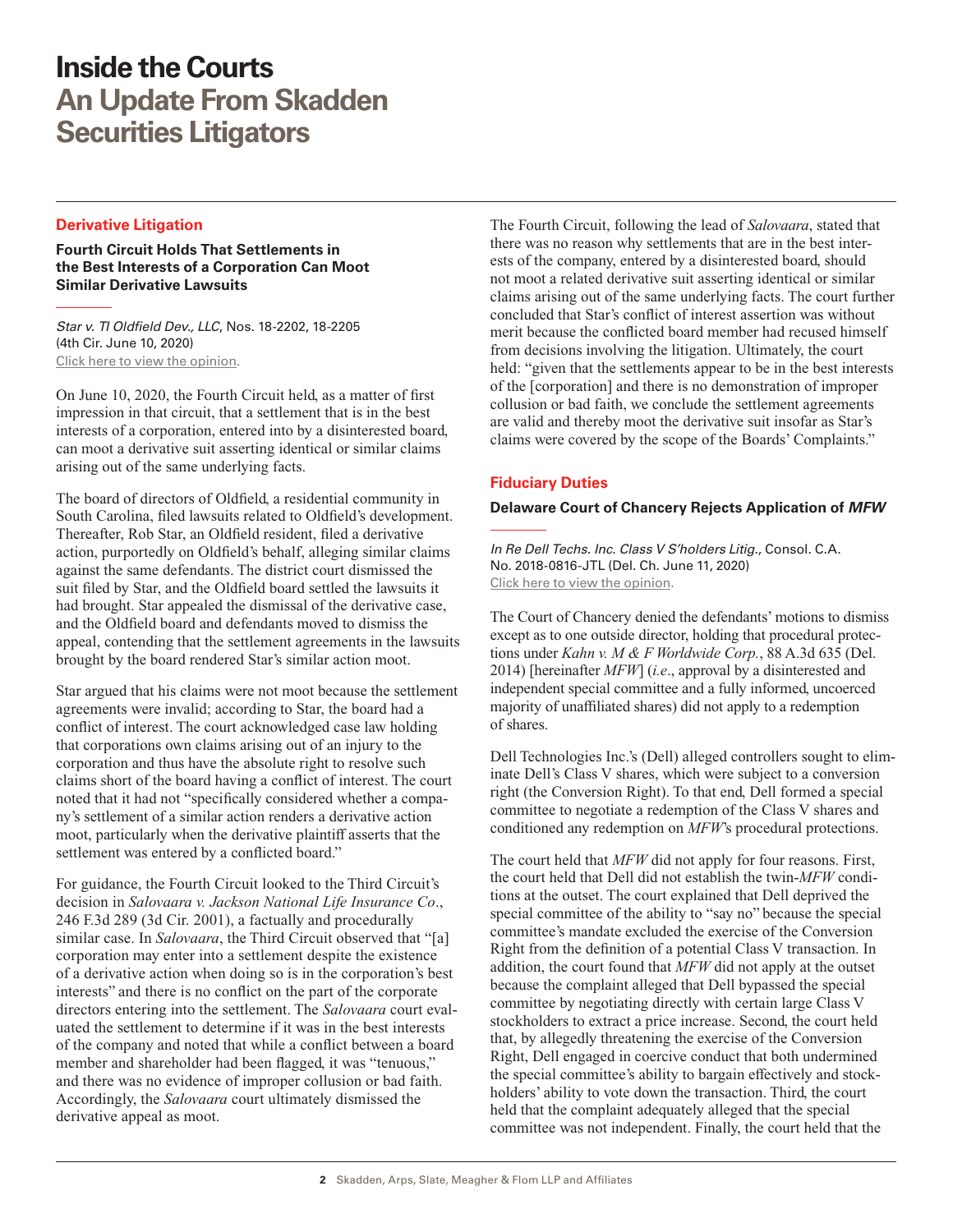<span id="page-2-0"></span>complaint alleged the stockholder vote was not fully informed based on material information that allegedly was either omitted or presented in a materially misleading way.

After finding that *MFW* did not apply at the pleading stage, the court found that the complaint supported an inference that two special committee members could have acted disloyally or in bad faith by "catering to the wishes" of the alleged controllers. With respect to a recused outside director, the court found that the complaint failed to allege that she acted disloyally or in bad faith because, after her recusal, she did not have any involvement in the negotiations.

#### **SDNY Grants in Part, and Denies in Part, Bank's Motion for Summary Judgment**

*Commerzbank AG v. U.S. Bank Nat'l Ass'n*, No. 16cv4569 (S.D.N.Y. Apr. 28, 2020) [Click here to view the opinion](http://www.skadden.com/-/media/files/publications/2020/07/inside-the-courts/commerzbank-ag-v-us-bank-nat-assoc--opinon.pdf).

Judge William H. Pauley III granted in part, and denied in part, a motion for summary judgment filed by the defendant, a trustee of residential mortgage-backed securities, to dismiss claims by the plaintiff, an investor, that the trustee violated its duty to monitor, notify and take action against necessary parties for any breaches committed under the documents governing the trusts.

First, concerning claims arising from a group of certificates that the plaintiff sold, the defendant argued that the plaintiff lacked standing. The court agreed, rejecting the plaintiff's argument that the plaintiff retained rights to the claims after the certificates were sold. The court analyzed the choice of law provisions governing the transfer of the certificates, noting that under New York law "claims travel with the security unless expressly reserved in writing," and determined that the plaintiff did not "expressly reserve any claims." Second, the defendant argued that substantially all of the plaintiff's claims were untimely because the certificates were governed by foreign statutes of limitations. The court rejected the plaintiff's argument that the court should apply the statute of limitations laws of the country where the certificates were purchased and held. Instead, the court determined that the statute of limitations laws of the location where the plaintiff actually held the certificates applied. Following this analysis, the court held that the plaintiff's claims arising from the German certificates were governed by Germany's three-year statute of limitations and thus untimely.

Third, the defendant argued that the plaintiff was unable to prove that servicer issues led to events of default (EOD) on each of the trusts that the defendant had the duty to police. The court

disagreed, holding that the plaintiff produced ample evidence to prove that EODs did occur. For example, the court highlighted the fact that the pooling and servicing agreement governing each trust included a variation of an EOD provision such that there was a dispute of material fact whether the defendant breached its duty on many of the trusts. Moreover, the court also held that the plaintiff submitted enough evidence to prove that the defendant "failed to cure Mortgage File deficiencies and representation and warranty breaches." The court noted that to determine whether the defendant fulfilled its obligations was a question of fact to be decided by jury. Therefore, the plaintiff's Mortgage File and representation and warranty claims "for the Pre-EOD Duty Trusts may proceed to trial."

#### **Delaware Court of Chancery Enforces Arbitration Clause in Agreement Between Parent and Subsidiary**

*Chemours Co. v. DowDuPont Inc.*, C.A. No. 2019-0351-SG (Del. Ch. Mar. 30, 2020) [Click here to view the opinion](http://www.skadden.com/-/media/files/publications/2020/07/inside-the-courts/the-chemours-company-v-dowdupont-inc-et-al.pdf).

The Court of Chancery upheld the validity of a separation agreement entered into by a parent corporation and its wholly owned subsidiary, and enforced the delegation clause of a mandatory arbitration provision in the agreement.

In 2015, The Chemours Company (Chemours) was created as a wholly owned subsidiary of E.I. du Pont de Nemours and Company (DuPont) and spun off as an independent entity. The terms of the spin-off were governed by a separation agreement, which contained a mandatory arbitration provision. Four years after the spin-off, Chemours filed a lawsuit in the Court of Chancery seeking to invalidate or limit its obligation to indemnify DuPont (and others) under the separation agreement.

Pursuant to the mandatory arbitration provision, DuPont moved to dismiss Chemours' claims for lack of subject matter jurisdiction. In opposition, Chemours argued it was not required to arbitrate its claims because (i) it did not consent to arbitration, and (ii) the arbitration provision was unconscionable. The court rejected both of Chemours' arguments. The court held that agreements between a parent and subsidiary corporation do not fail for lack of contractual "consent" and are not procedurally unconscionable simply because the parent company dictates the terms of the contract. Under settled Delaware law, wholly owned subsidiaries are expected to operate for the benefit of their parent corporations, and Delaware will not invalidate contracts because the parties operate accordingly. The court also rejected Chemours' argument that the provision delegating questions of arbitrability of Chemours' claims was substantively and procedurally unconscionable.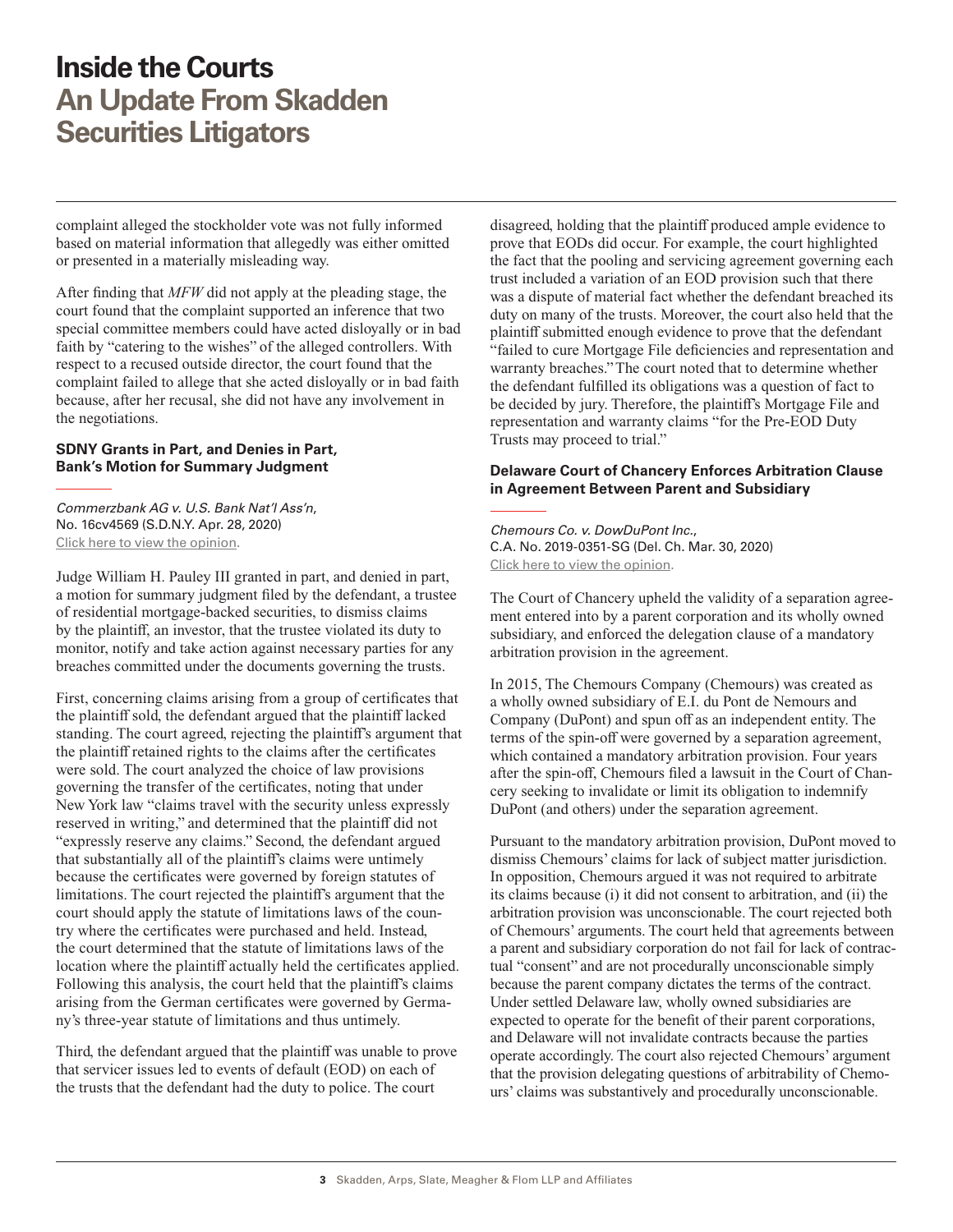#### <span id="page-3-0"></span>**Court of Chancery Sustains Claims for Breach of Fiduciary Duty Under** *MFW* **and** *Corwin*

*Salladay v. Lev*, C.A. No. 2019-0048-SG (Del. Ch. Feb. 27, 2020) [Click here to view the opinion](http://www.skadden.com/-/media/files/publications/2020/07/inside-the-courts/salladay-v-lev.pdf).

The Court of Chancery denied a motion to dismiss claims for alleged breaches of fiduciary arising from a merger that did not involve a controlling stockholder. The court held that in order for an independent special committee to invoke the business judgment rule where at least half the board is conflicted, the special committee must be "sufficiently constituted and authorized *ab initio*," consistent with the requirements set forth in *MFW* and its progeny.

The merger at issue involved Intersections, Inc. and iSubscribed Inc. Prior to the transaction, three of Intersections' directors and Loeb Holding Corporation collectively owned large stakes that the company's Securities and Exchange Commission (SEC) filings recognized as potentially controlling. iSubscribed teamed up with two private equity funds and contacted Intersections to explore a potential transaction. Before Intersections formed a special committee, iSubscribed began due diligence and an iSubscribed representative met with Intersections' chairman of the board and CEO, who communicated that the Intersections board would be receptive to an acquisition offer of \$3.50 to \$4 per share. After negotiating with the special committee, iSubscribed increased its initial offer of \$3.50 per share to \$3.68 per share, which the special committee recommended. The merger was approved by the unaffiliated stockholders, and Loeb and the three blockholder directors rolled over significant portions of their equity.

After the merger closed, an Intersections stockholder filed suit, alleging that the three blockholder directors breached their fiduciary duties in connection with the transaction. The defendants, who comprised at least half of the board, conceded that they were interested in the transaction such that the merger was subject to entire fairness review, unless, under *MFW*, it was approved by an empowered and independent special committee and a fully informed, uncoerced majority of the unaffiliated stockholders.

With respect to the special committee approval, the court held the complaint adequately pleaded that the procedural protections were not in place *ab initio* based on the chairman and CEO's early price discussions with iSubscribed, which "formed a price collar that 'set the field of play for the economic negotiations to come.'"

The Court of Chancery likewise rejected the defendants' argument that the vote of the unaffiliated stockholders was sufficient to invoke the business judgment rule under *Corwin*. According to the court, the plaintiff adequately alleged that the Schedule 14D-9 contained material misstatements and omissions concerning (i) iSubscribed's ability to control the board if the stockholder vote was unfavorable and (ii) the reasons why one of Intersections' financial advisers terminated its engagement with the company.

#### **Delaware Court of Chancery Rejects Application of** *MFW* **Due to Allegations That Special Committee Members Were Not Disinterested and Independent**

*In Re AmTrust Fin. Servs., Inc. S'holder Litig.*, Consol. C.A. No. 2018-0396-AGB (Del. Ch. Feb. 26, 2020) [Click here to view the opinion](http://www.skadden.com/-/media/files/publications/2020/07/inside-the-courts/in-re-amtrust-financial-services-inc-stockholder-l.pdf).

The Court of Chancery sustained breach of fiduciary duty claims against a controlling stockholder group and certain members of a special committee arising from a squeeze-out merger. The court dismissed claims against one director in his capacity as an officer, as well as aiding and abetting claims against private equity defendants that partially funded the acquisition vehicle.

The Karfunkel-Zyskind (K-Z) family controlled AmTrust Financial Services, a property and casualty insurance business. The K-Z family entered into a joint bidding agreement with a private equity company and submitted a proposal to acquire AmTrust that was conditioned on approval by a disinterested and independent special committee and a fully informed, uncoerced majority of the minority stockholders. The special committee extracted several price increases and recommended that the board approve the merger for \$13.50 per share. Certain minority stockholders and commentators, including Carl Icahn and Institutional Shareholder Services, publicly opposed the deal, and Icahn later filed a breach of fiduciary duty action. Just before the scheduled stockholder vote on the merger, the company adjourned the special meeting for lack of support. In the days that followed, the K-Z family engaged in discussions with Icahn, and Icahn agreed to support the transaction and dismiss his claims if the buyer group increased its offer from \$13.50 to \$14.75 per share. The special committee approved of the price increase, and 67.4% of the minority stockholders voted in favor of the deal. Upon consummation of the merger, unrelated derivative claims against the AmTrust directors were extinguished.

Stockholders filed suit in the Court of Chancery, asserting breach of fiduciary duty claims against the AmTrust directors and one of its officers, as well as the K-Z family as a control group. They also asserted aiding and abetting claims against the private equity defendants. The defendants moved to dismiss, arguing that under *MFW*, the transaction was protected by the business judgment rule because it was conditioned on approval by an independent special committee and a majority of unaffiliated stockholders.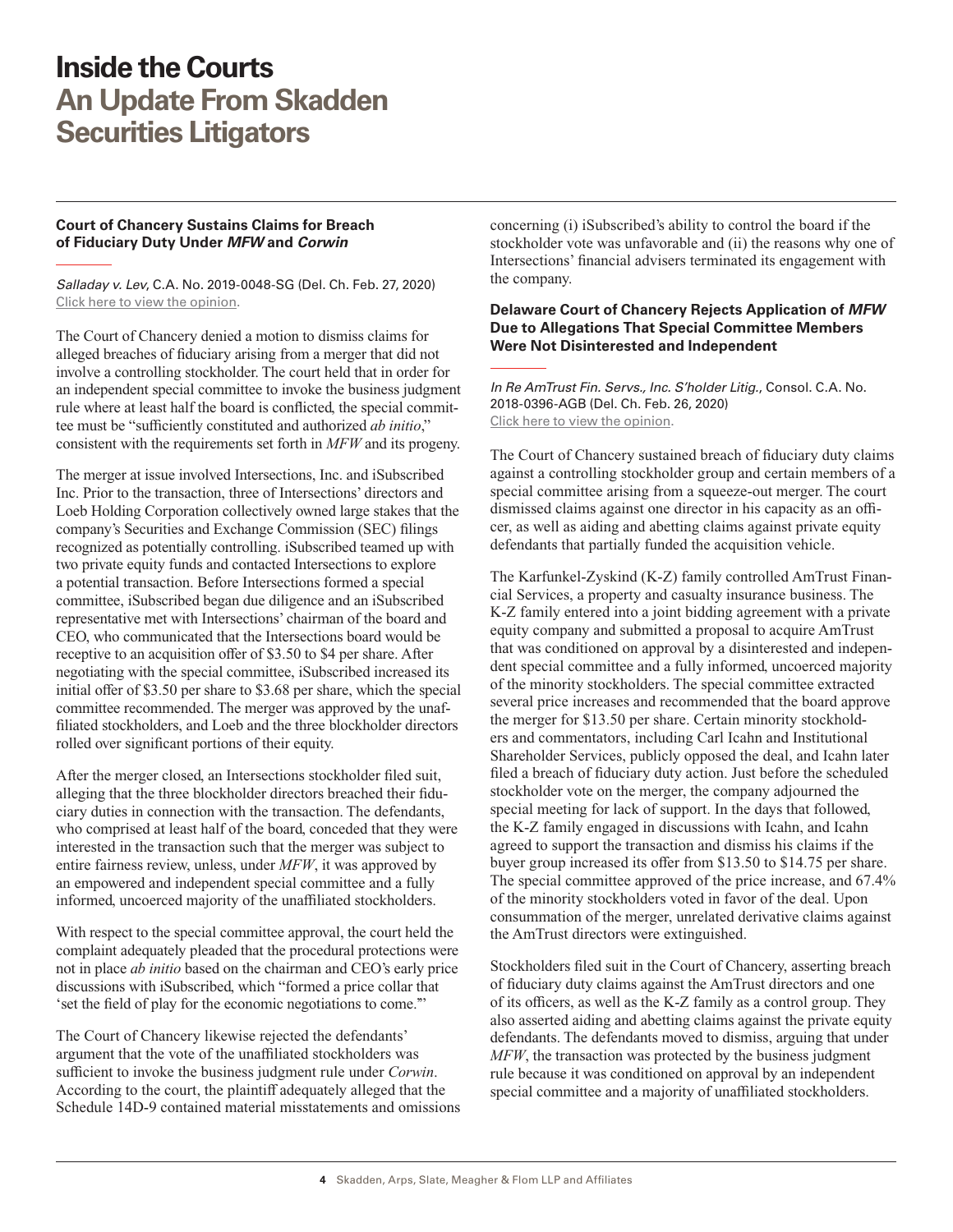<span id="page-4-0"></span>The court held that *MFW* did not apply because three of the four special committee members were interested in the transaction. The court observed that these directors were defendants in the derivative actions that were extinguished by the merger, one of which was alleged to be worth in excess of \$300 million and to have a net settlement value of \$15 to \$25 million. The court dismissed claims against the fourth member of the special committee, who was not named as a defendant in the derivative actions.

The court dismissed claims against one director and member of the control group in his capacity as an officer because the complaint failed to allege any action that he had taken in his capacity as an officer.

The court also dismissed aiding and abetting claims against the private equity company that partnered with the K-Z family, holding that the plaintiffs failed to plead knowing participation in any alleged breaches of fiduciary duty.

#### **Forum Selection Bylaws**

**Delaware Supreme Court Holds Federal Forum Selection Provisions Facially Valid Under Delaware Law**

*Salzberg v. Sciabacucchi*, No. 346,2019 (Del. Mar. 18, 2020) [Click here to view the opinion](http://www.skadden.com/-/media/files/publications/2020/07/inside-the-courts/salzberg-v-blue-apron-holdings-inc-et-al.pdf).

The Delaware Supreme Court reversed the Court of Chancery and held that federal forum provisions (FFPs) are facially valid under Delaware law. The Supreme Court analyzed 8 Del. C. § 102, which governs matters contained in a corporation's charter. Section 102(b)(1) authorizes two broad types of charter provisions: "any provision for the management of the business and for the conduct of the affairs of the corporation" and "any provision creating, defining, limiting and regulating the powers of the corporation, the directors, and the stockholders, or any class of the stockholders ... if such provisions are not contrary to the laws of this State." The court held that an FFP "could easily fall within either of these broad categories, and thus, is facially valid."

The Supreme Court further held that the 2015 amendments to the Delaware General Corporation Law (DGCL) to add Section 115, which explicitly allowed corporations to adopt forum selection provisions designating Delaware as the exclusive forum for internal corporate claims, further supported the view that FFPs are valid under Delaware law, and that the 2015 amendments did not implicitly amend Section 102(b)(1). The court also held that FFPs do not violate the policies of Delaware laws, given that the DGCL "allows immense freedom for businesses to adopt the most appropriate terms for the organization, finance and governance of their enterprise." The court further held that FFPs do

not violate federal law or policy. The court referred to the U.S. Supreme Court's decision in *Rodriguez de Quijas v. Shearson/ American Express, Inc*., 490 U.S. 477 (1989), where the Court held that federal law does not prohibit provisions that preclude state litigation of Securities Act claims.

The Delaware Supreme Court noted that "the most difficult aspect of this dispute is not with the facial validity of FFPs, but rather, with the 'down the road' question of whether they will be respected and enforced by our sister states." The court held that the question of enforceability is a separate analysis that should not drive the initial facial validity inquiry but recognized it as a "powerful concern."

#### **Investment Advisers Act**

**District of Colorado Denies Motion to Dismiss SEC Complaint Against Investment Advisers and Broker-Dealers Alleging Failure To Adequately Disclose Conflicts of Interest**

*SEC v. Cetera Advisors LLC*, No. 19-cv-02461-MEH (D. Colo. Apr. 17, 2020) [Click here to view the opinion](http://www.skadden.com/-/media/files/publications/2020/07/inside-the-courts/sec-v-cetera-advisors-llc-order.pdf).

Judge Michael E. Hegarty denied a partial motion to dismiss claims brought by the SEC under Sections 206(2) and 206(4) of the Investment Advisers Act of 1940 against two investment advisers and broker-dealers. The SEC alleged that the companies placed and kept their clients in higher-cost share classes despite knowing lower-cost share classes were available for the same fund because the companies stood to receive and share with its representatives the higher fees associated with the higher-cost share class. The SEC claimed that this was contrary to the companies' clients' interests and that they failed to appropriately disclose this conflict of interest to their clients. The court agreed that the SEC plausibly alleged a violation by contending that the defendants' use of the word "may" in its disclosures concerning mutual fund fees (*e.g*., "[a]ccounts may invest in load and no-load mutual funds that may pay the firm annual distribution charges, sometimes referred to as 12(b)-1 fees" and "'[t]he firm may have an incentive to promote' one program over another") were misleading because the defendants "in fact did so invest in funds that did pay the firm distribution charges, resulting in an actual conflict of interest."

The court further rejected the companies' argument that an SEC administrative order "simultaneously bringing and settling claims" concerning disclosures that used the terms "may" and "could" meant the SEC "tacitly acknowledged" that using "may" and "could" in a disclosure "would not alter the total mix of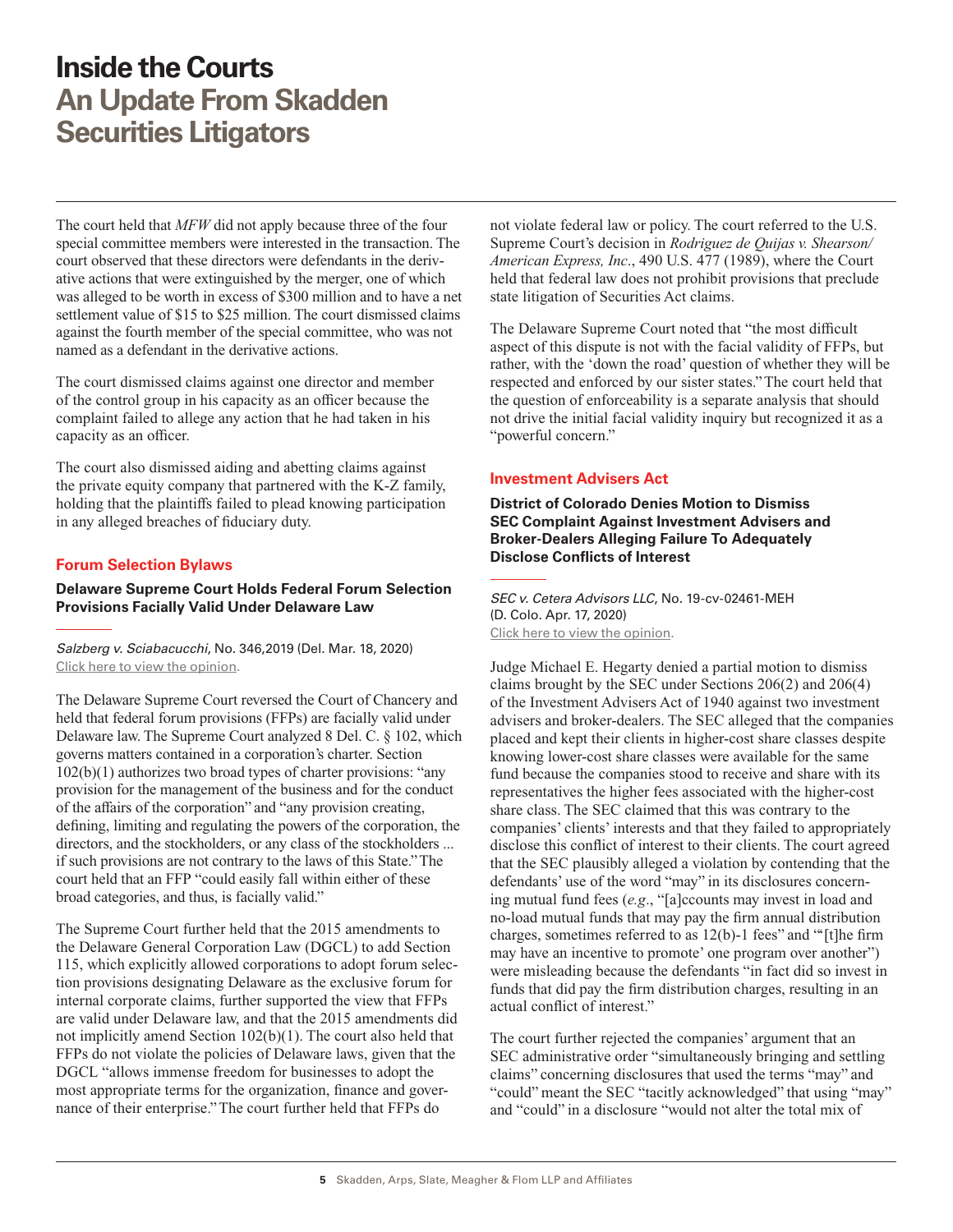<span id="page-5-0"></span>information for a client." The court rejected that argument, finding "an order approving a settlement has less precedential value" and "a tacit approval in an administrative proceeding that is focused on a settlement of a case is not substantial authority." The court also rejected the defendants' argument that the term "fund" encompassed "share classes" within that fund, and therefore the use of the term "fund" sufficiently disclosed to the client information concerning the fund's share classes. The court agreed with the SEC that "disclosure of the various share classes, how they operate, and their respective impact on an investor's total return ... might be material information that affects the total mix of information available."

#### **Loss Causation**

**Eleventh Circuit Reverses Dismissal of Securities Fraud Complaint Against Maker of Flavored Beverage Products, Holds Plaintiff Adequately Pleaded Loss Causation**

*Luczak v. Nat'l Beverage Corp.*, No. 19-14081 (11th Cir. May 4, 2020) [Click here to view the opinion](http://www.skadden.com/-/media/files/publications/2020/07/inside-the-courts/luczak-v-national-beverage-corp.pdf).

The Eleventh Circuit reversed the dismissal of a putative securities fraud class action, holding that the plaintiff adequately pleaded the element of loss causation through a series of partial disclosures.

The defendant, National Beverage, sells a portfolio of flavored beverage products, including LaCroix sparkling waters. In several press releases in 2017, National Beverage touted two sales metrics — velocity per outlet (VPO) and velocity per capita (VPC) — as "an important measure of growth and sales." In January 2018, the SEC wrote to National Beverage asking the company to explain VPO and VPC. National Beverage responded that VPO and VPC are "proprietary methods" but that the company does not use them "to manage the overall executional side of [the] business." The SEC responded on March 23, 2018, noting the inconsistency between that explanation of VPO and VPC, and the company's earlier statements in its press releases. National Beverage's stock price dropped following that SEC letter. Then, on June 26, 2018, *The Wall Street Journal* published an article detailing exchanges between the SEC and National Beverage. The article stated that "National Beverage declined to provide the requested figures" regarding these metrics to the SEC. The company's stock price dropped again.

The plaintiff, a purported National Beverage shareholder, filed suit, claiming that the company made false or misleading statements in its 2017 press releases, and that the truth regarding those misstatements were revealed in part in the March 23 SEC letter and then more fully with the publishing of the June 26 article. The district court dismissed the claim for failure to plead

loss causation, holding that neither the SEC letter nor the article "reveal[ed] to the market the pertinent truth that was previously concealed or obscured by the company's fraud." The court reasoned that the March 23 letter "merely confirms the SEC's already established doubt of the veracity of the relevant VPC/ VPO statements" and disagreed with the plaintiff's characterization of the March 23 letter as having "accused National Beverage of failing to cooperate" with the SEC. With respect to the June 26 article, the district found that the article did not contain any new information "beyond a summary of the already existing correspondence between National Beverage and the SEC."

The Eleventh Circuit reversed. The panel stated that the district court failed to analyze the complaint's allegations as a series of partial disclosures and also erred in its separate analysis of each alleged disclosure. The panel explained that the district read the two partial corrective disclosures too narrowly and failed to construe all inferences in favor of the plaintiff at the pleading stage. As a result, the district improperly concluded that the March 23 SEC letter "never accused National Beverage of failing to cooperate," and it improperly determined that the June 26 article was a "mere[] summar[y] of the earlier correspondence between the Company and the SEC staff."

The Eleventh Circuit declined to decide whether the Private Securities Litigation Reform Act's (PSLRA) heightened pleading standards apply to the element of loss causation, holding that the plaintiff's loss causation allegations satisfied its pleading burden regardless of which standard applies.

#### **Material Misstatements and Omissions**

#### **SDNY Holds Certain Alleged Misstatements Protected by Bespeaks Caution Doctrine**

*Plumbers & Pipefitters Nat'l Pension Fund v. Davis*, No. 1:16-cv-3591-GHW (S.D.N.Y. Apr. 14, 2020) [Click here to view the opinion](http://www.skadden.com/-/media/files/publications/2020/07/inside-the-courts/nieves-v-davis-et-al-case-number-16cv03591-41520.pdf).

Judge Gregory H. Woods denied in part a motion to dismiss a complaint brought by a putative class of shareholders against two executives of a public sports equipment company that had filed for bankruptcy in 2016. The plaintiffs alleged that the defendants violated Sections 10(b) and 20(a) of the Securities Exchange Act and Rule 10b-5 thereunder by making material misstatements about the company's short-run sales and internal controls. Specifically, the plaintiffs alleged that the defendants stated that the company experienced "healthy sales growth" when really it artificially increased its short-run sales by allowing delayed payments by purchasers who posed known credit risks and flooding the market with discounted inventory. The plaintiffs cited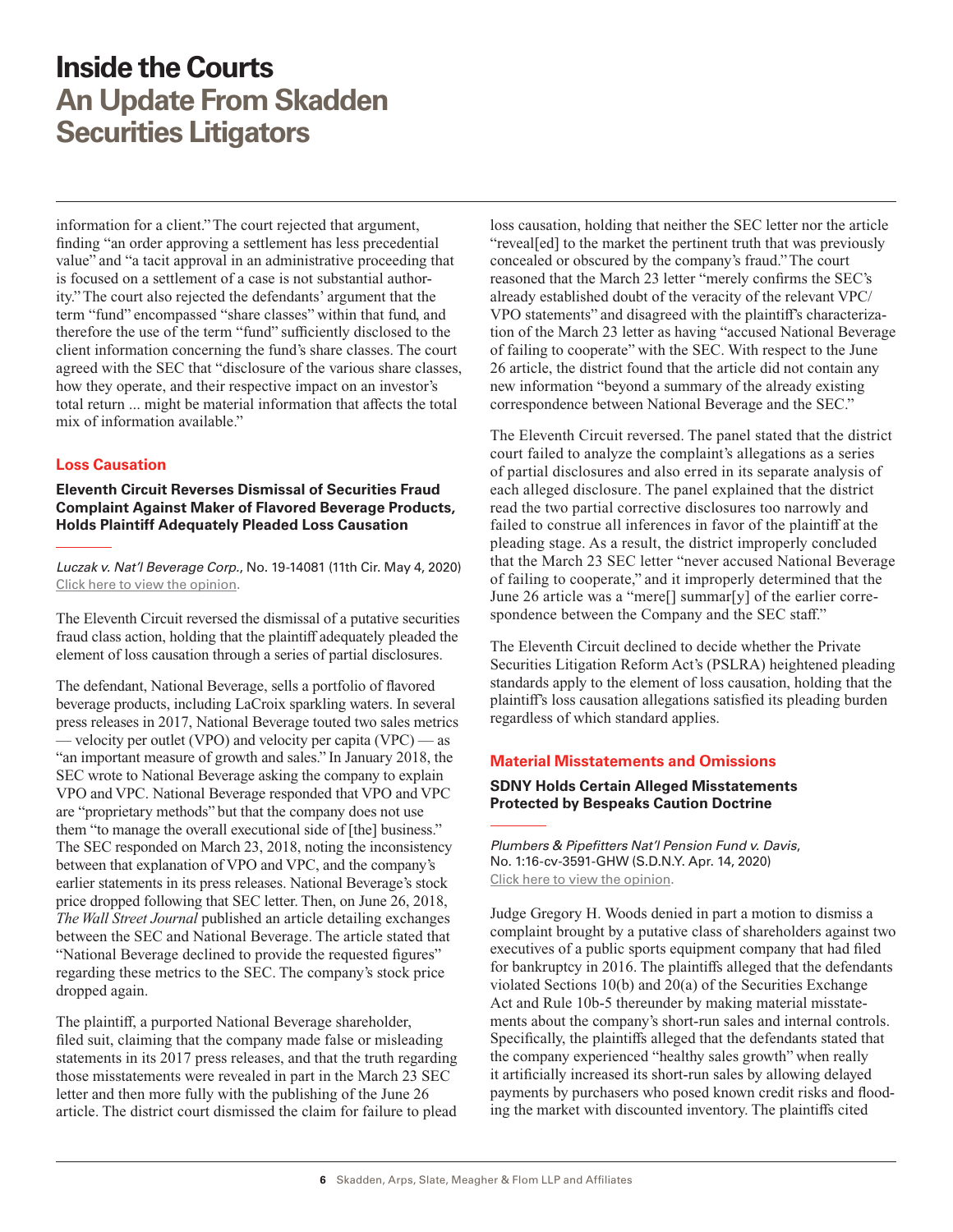<span id="page-6-0"></span>internal company documents to allege that the defendants knew about these practices but misled investors about the company's sales performance and internal controls.

The court held that the plaintiffs sufficiently alleged their claims about the company's sales growth because they had shown the defendants had knowledge at the time that directly contradicted their statements. The court also held that these statements were material because a reasonable investor could have relied on the statements about the sales performance. For the same reasons, the court also held that the plaintiffs sufficiently alleged the defendants misrepresented their internal controls.

But the court dismissed the plaintiffs' allegations that the some of the company's risk disclosures were false or misleading. The court explained that under the bespeaks caution doctrine, forward-looking statements that are accompanied by sufficient cautionary language are immaterial as a matter of law. The court noted an exception to this rule (the "*Rombach* exception") under which cautionary language cannot protect statements about risks that already occurred. *Rombach v. Chang*, 55 F.3d 164, 173 (2d Cir. 2004). "The bespeaks caution doctrine will not protect a defendant from liability for a disclosure that a house may be at an increased risk of fire damage if the house is already on fire." The plaintiffs argued that several of the defendants' risk disclosures fell within the *Rombach* exception. The court rejected that argument. For example, the court held that the company's statement that it may fail to collect payment from purchasers as a result of "[a]dverse conditions in the sporting goods retail industry" was not within the *Rombach* exception. The court reasoned that while the company also faced this risk because it advanced credit to risky purchasers, the statement independently could be true and was not a risk that had already occurred.

#### **District of Connecticut Dismisses With Prejudice Complaint Alleging Material Misstatements as Inactionable Puffery**

*In Re Synchrony Fin. Sec. Litig.*, No. 3:18-cv-1818 (VAB) (D. Conn. Mar. 31, 2020) [Click here to view the opinion](http://www.skadden.com/-/media/files/publications/2020/07/inside-the-courts/in-re-synchrony-fin-sec-litig-ruling-and-order.pdf).

Judge Victor A. Bolden dismissed with prejudice claims brought by a putative class of shareholders against Synchrony Financial (Synchrony) and several of its executives alleging that they violated Sections 10(b), 20A and 20(a) of the Securities Exchange Act and Sections 11 and 15 of the Securities Act by misrepresenting changes to their credit card approval process and Synchrony's relationship with one of its most important clients. As part of its business, Synchrony partners with retailers to issue retailer-specific credit cards. Specifically, the plaintiffs alleged

that Synchrony tightened its criteria for issuing retail credit cards for the client, causing fewer cards to be issued and leading the client to end its 20-year relationship with Synchrony and partner with another retail credit card provider. The plaintiffs alleged that the defendants materially misrepresented the changes made to Synchrony's underwriting process and the likelihood that its contract with the client would be renewed. The defendants argued that the alleged misstatements were taken out of context, were not false and would not be relied upon by a reasonable investor. The defendants also argued that they had no duty to provide ongoing updates concerning the contract renewal negotiations.

The court held that the plaintiffs failed to allege any actionable misstatements because the plaintiffs did not allege falsity and no reasonable investor would rely upon the alleged misstatements based on the total mix of information. For example, the court held that the alleged misstatements about its relationship with the client were inactionable puffery. The court explained that the statements at issue were expressions of hope accompanied by warnings that competition could cause Synchrony to lose business. Additionally, the court explained that the defendants had no duty to update these optimistic statements during the negotiations, stating that the defendants' "lack of clairvoyance [regarding the contract renewal] simply does not constitute securities fraud." Further, the court rejected the plaintiffs' claim that the defendants falsely stated the cause of the nonrenewal and cited exhibits to the complaint countering their theory.

The court dismissed the complaint with prejudice because further amendment would be futile, noting that "no further amendment could alter this 'total mix' of information based on [the plaintiffs'] purported claims."

#### **District of Massachusetts Dismisses Complaint Alleging Material Misstatements**

*Leavitt v. Alnylam Pharm., Inc.*, Civil Action No. 18-12433-NMG (D. Mass. Mar. 23, 2020) [Click here to view the opinion](http://www.skadden.com/-/media/files/publications/2020/07/inside-the-courts/alnylam-memorandum-and-order.pdf).

Judge Nathaniel M. Gorton dismissed a complaint brought by a putative class of shareholders against a pharmaceutical company and its executives after the Food and Drug Administration (FDA) approved the company's drug for only a single indication, rather than a dual indication, including for cardiac use. The plaintiffs alleged that the defendants violated Sections 10(b) and 20(a) of the Securities Exchange Act and Rule 10b-5 thereunder by making material misstatements about the drug's clinical trial and the drug's likelihood of FDA approval for dual-indication use, including for cardiac use. Specifically, the plaintiffs alleged that the clinical trial did not study cardiac patients and the company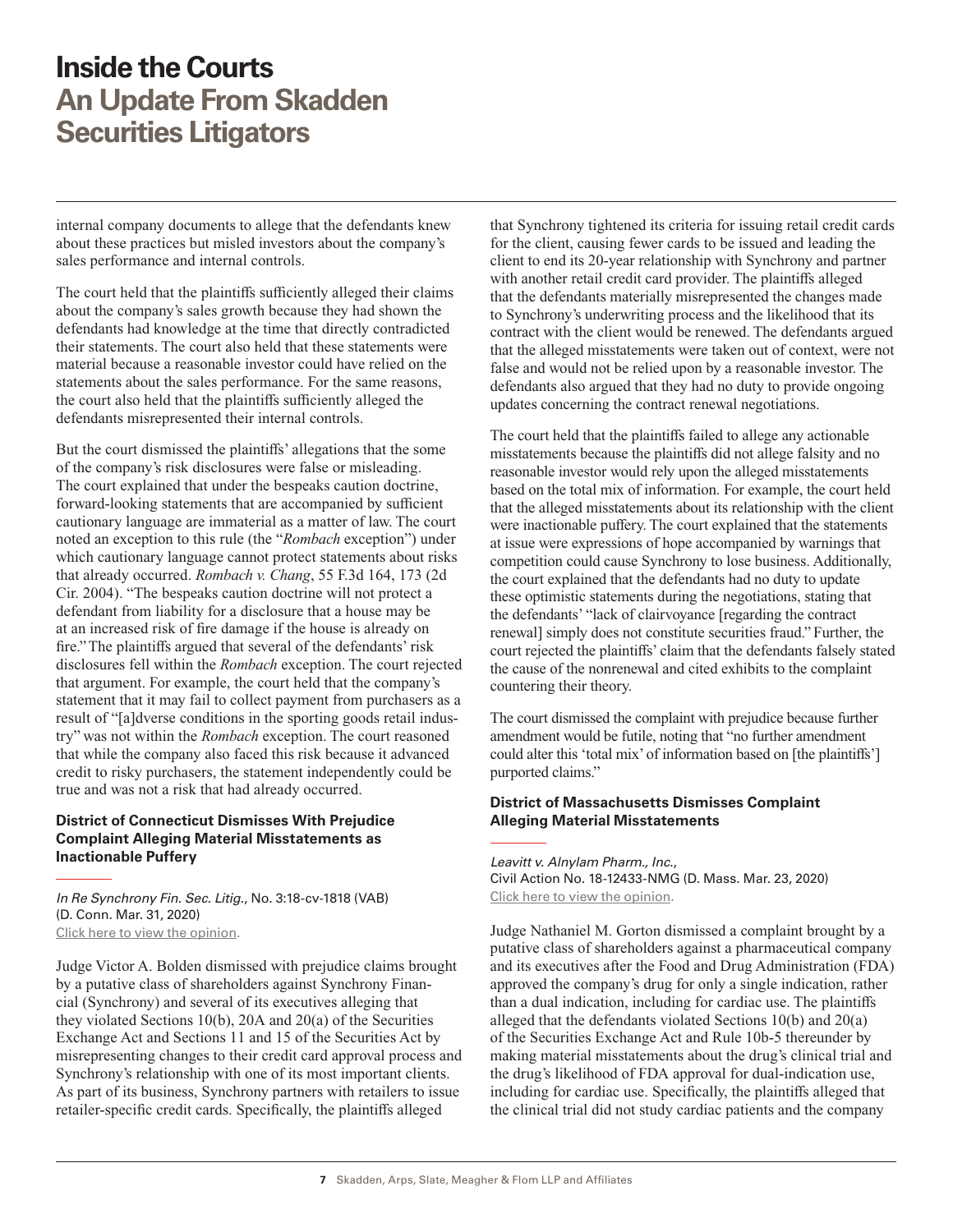<span id="page-7-0"></span>did not submit any cardiac results to the FDA, and therefore that it would be impossible for the FDA to approve the drug for cardiac use. Additionally, the plaintiffs alleged that the company misrepresented the drug's safety data.

Judge Gorton dismissed the plaintiffs' claims that the defendants knew FDA approval was impossible because the plaintiffs failed to plead sufficient facts in support of this theory. For example, the court rejected the plaintiffs' theory that FDA approval was impossible because the company had not studied cardiac patients. The court held that the company had, in fact, studied these patients, citing the drug trial's protocol, the FDA's report and the European Medicines Agency's approval of the drug for cardiac use. Additionally, the court noted that the company's interpretations of the drug trial data were nonactionable opinions because "[w]ithout specific allegations of falsity, opinions interpreting the results of a clinical study are not actionable."

The court further held that the PLSRA forward-looking statement safe harbor protected the company's statements about the likelihood of the drug's dual-indication approval because they were accompanied by adequate cautionary language, including lengthy risk factors and specific warnings about the risks of deficient clinical trial data and the possibility of nonapproval. The court also dismissed the plaintiffs' claims that the company misrepresented safety data, holding that there were no material misstatements. The court noted that the FDA had reached the same safety conclusions as the company.

The court further concluded that the plaintiffs failed to plead scienter. The plaintiffs alleged that the timing of the defendants' stock sales demonstrated scienter. The court disagreed, finding that the sales at issue were made under Rule 10b-5 plans and were not particularly suspicious. He also noted that the plaintiffs' inference of scienter was undercut because one defendant did not trade during the relevant period.

#### **SDNY Dismisses Complaint Against Shoe Company Alleging Misleading Statements in Financial Statements**

*In Re Skechers USA, Inc. Sec. Litig.*, No. 18 Civ. 8039 (NRB) (S.D.N.Y. Mar. 12, 2020) [Click here to view the opinion](http://www.skadden.com/-/media/files/publications/2020/07/inside-the-courts/in-re-skechers-usa-inc-sec-litig.pdf).

Judge Naomi Reice Buchwald dismissed claims brought by a putative class of investors against a shoe company and certain of its officers alleging that they violated Sections 10(b) and 20(a) of the Securities Exchange Act and Rule 10b-5 thereunder by making certain statements in earnings calls and SEC filings that misled investors into believing that the company "would likely achieve leverage in the near future" even though planned expansions made achieving leverage impossible.

The court found that each alleged misstatement, taken in its full context, was not misleading. Instead, the court determined that a number of the statements were nonactionable puffery or forward-looking predictions rather than material statements of fact. Each statement did "not promise or guarantee the investors to achieve any specific level of leverage" but were simply "predictions and opinions" that were not misleading, even if they "could generate misleading impressions when read in isolation." The court also determined that the allegations "speak to only half of the story: the other half is completely missing." The statements were alleged to be misleading because expenses would prevent a healthy leverage ratio, but the plaintiffs failed to allege any facts related to sales and therefore could not prove that the statements would have been misleading or false even if the expenses had been fully disclosed. As such, with all the facts taken into account, the court determined that "each of the challenged statements is either a non-actionable prediction or puffery" or had not been established as false.

#### **Pleading Standards**

#### **Seventh Circuit Holds Investor Failed To Plead Sections 10(b) and 14(e) Claims**

*Walleye Trading LLC v. AbbVie Inc.*, No. 19-3063 (7th Cir. June 22, 2020) [Click here to view the opinion](http://www.skadden.com/-/media/files/publications/2020/07/inside-the-courts/walleye-trading-llc-v-abbvie-inc.pdf).

The Seventh Circuit, in an opinion by Judge Frank H. Easterbrook, affirmed dismissal of securities fraud claims brought against AbbVie Inc. in relation to two press releases it issued regarding its recently closed tender offer. AbbVie conducted a Dutch auction tender offer to repurchase up to \$7.5 billion of its outstanding shares in May 2018. In a Dutch auction, the buyer company sets a range of prices it is willing to pay per share, and selling shareholders offer to sell their shares at a price within the range. At the close of the auction period, the company adds up the number of shares at the lowest offered price, moving up to the higher offers until the total number of offered shares multiplied by the offered price reaches the total dollar amount the company is willing to spend. That offer level becomes the share purchase price, and the company buys only the shares offered at or below that level.

On May 30, 2018, the morning after the auction closed, AbbVie announced the preliminary results — it would purchase 71.4 million shares for \$105 per share. At the end of the day, however, AbbVie announced it had received incorrect numbers from the third-party conducting the auction, and it would actually purchase 72.8 million shares at \$103 per share.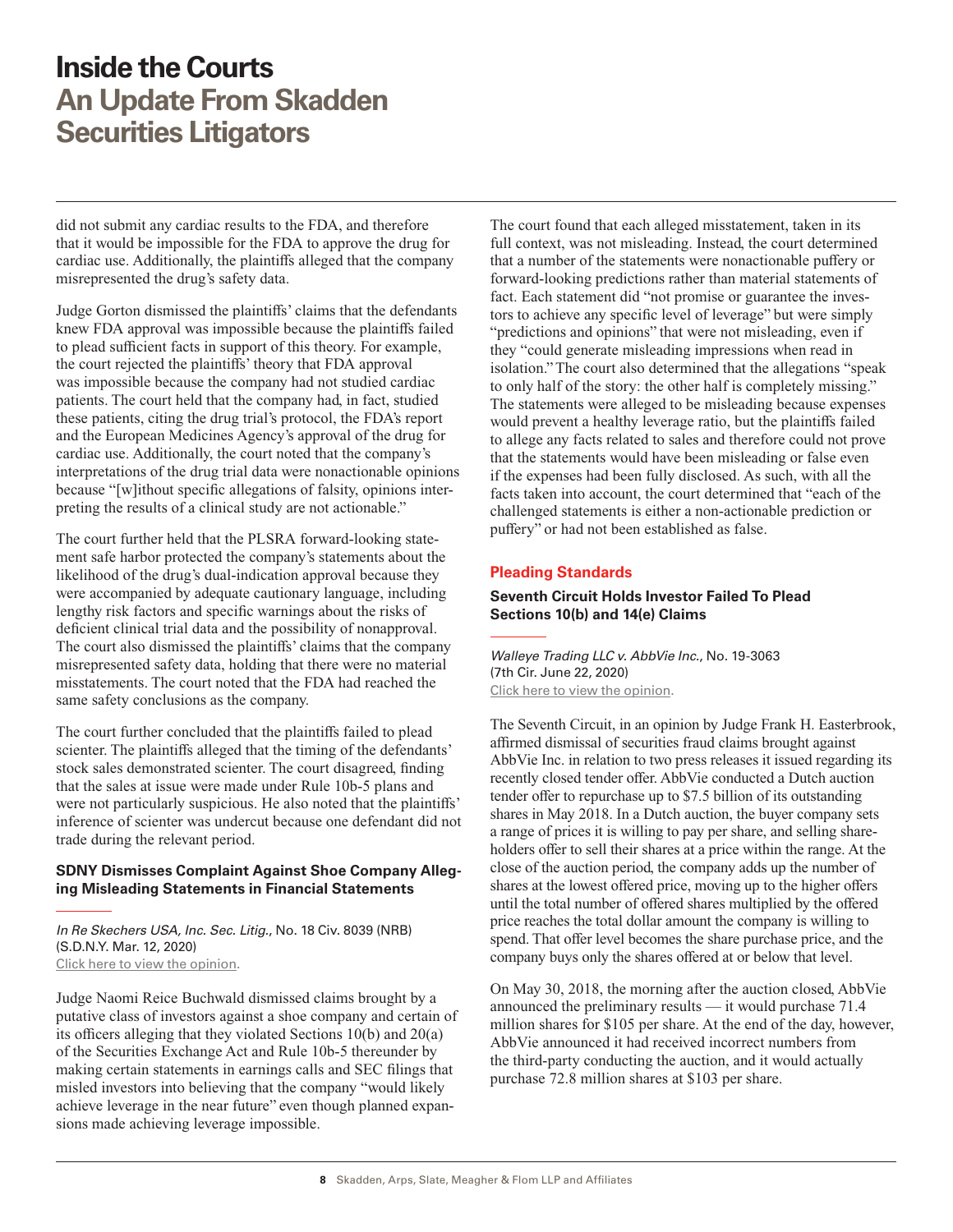<span id="page-8-0"></span>Walleye Trading LLC sued AbbVie, alleging the two press releases on May 30 constituted violations of both Sections 10(b) and 14(e) of the Securities Exchange Act. The district court dismissed the complaint for failure to state a claim.

The Seventh Circuit agreed with the district court that Walleye failed to plead the essential elements of a Section 10(b) claim. Section 10(b) of the Securities Exchange Act and Rule 10b-5 thereunder prohibit false or misleading statements of material fact made in connection with the purchase or sale of a security, and to bring a Section 10(b) claim a plaintiff must plead the alleged fraud with particularity. The plaintiffs must also allege the defendant's scienter in a manner at least as compelling as any opposing inference. The court found that the plaintiff pleaded neither of these essential elements. The plaintiff pointed to no false or misleading statement — although the morning press release's reported numbers were inaccurate, AbbVie was not required by statute or regulation to verify a third party's data before reporting it. In any case, AbbVie issued an updated statement later in the day, which the court found to be a reasonable length of time reflecting no ill intent.

The court held that Walleye's Section 14(e) claim similarly failed. The SEC can bring a Section 14(e) claim, as can private persons who can show they relied on false or misleading statements in documents filed with the SEC. Having not alleged that AbbVie's statements were filed with the SEC nor that it relied on the statements, the plaintiff fell under neither category. Section 14(e) provides no other private right of action. The court also noted that AbbVie's statements were made on May 30, the day after the tender offer closed. The court was clear — investors cannot use Section 14(e) to challenge statements made after a tender offer has closed.

Finding that the plaintiff failed to state a claim, the court affirmed dismissal of the complaint.

#### **Second Circuit Affirms Denial of Leave To File an Amended Complaint Against Surgical Gown Manufacturers**

*Jackson v. Abernathy*, No. 19-1300-cv (2d Cir. May 27, 2020) [Click here to view the opinion](http://www.skadden.com/-/media/files/publications/2020/07/inside-the-courts/jackson-v-abernathy-2d-cir-52720.pdf).

The Second Circuit affirmed the district court's denial of leave to file a second amended complaint against two manufacturers of medical equipment and several of their executives, alleging that they made materially misleading statements about the quality and infection-prevention capabilities of a surgical gown product, in violation of Sections 10(b) and 20(a) of the Securities Exchange Act. The plaintiff claimed that the companies misrepresented and touted the protective qualities of the medical gown

even though the companies allegedly knew that the surgical gown had failed numerous quality-control tests.

The district court had dismissed the complaint, reasoning that the plaintiff failed to adequately allege scienter against the individual defendants and the corporate defendants. The plaintiff moved to set aside the judgment and file a proposed amended complaint that included new allegations based on a related consumer fraud case against the companies. In that case, three employees testified that they knew about the alleged issues with the surgical gown, and as a result, the companies were found to have intentionally misled consumers about the surgical gown's protective qualities. The district court denied the proposed amendment as futile and the plaintiff appealed.

The Second Circuit affirmed, holding that the plaintiff did not allege sufficient facts to raise a strong inference of collective corporate scienter. The Second Circuit determined that the plaintiff had not identified any individual whose scienter may be imputed to the corporate defendants. The Second Circuit reasoned that the plaintiff's reliance on the testimony of the employees in the consumer fraud action was misplaced, as the steps taken by those employees to raise concerns about the surgical gown's testing failures belied any inference of fraudulent intent. The Second Circuit further held that, although the complaint set forth "allegations that three employees knew of problems" with the company's surgical gown, it provided "no connective tissue between those employees and the alleged misstatements." The Second Circuit therefore held that it was left to "guess what role those employees played in crafting or reviewing the challenged statements and whether it would otherwise be fair to charge the Corporate Defendants with their knowledge." The Second Circuit also rejected the plaintiff's reliance on the core product theory, concluding that "[s]uch a naked assertion, without more, is plainly insufficient to raise a strong inference of collective corporate scienter."

#### **Eighth Circuit Holds Shareholders Failed To Meet PSLRA Pleading Standards**

*Carpenters' Pension Fund of Ill. v. Target Corp.* (*In Re Target Sec. Litig.*), No. 18-1831 (8th Cir. Apr. 10, 2020) [Click here to view the opinion](http://www.skadden.com/-/media/files/publications/2020/07/inside-the-courts/in-re-target-securities-litigation.pdf).

The Eighth Circuit affirmed dismissal of securities fraud claims against Target Corporation related to allegations that Target misled investors about problems with its Canadian stores. In 2013, Target expanded its operations into Canada for the first time, opening over 100 new stores. Target developed new supply chain management and information technology systems to support the Canadian stores. The systems were riddled with problems that resulted in inventory and distribution issues.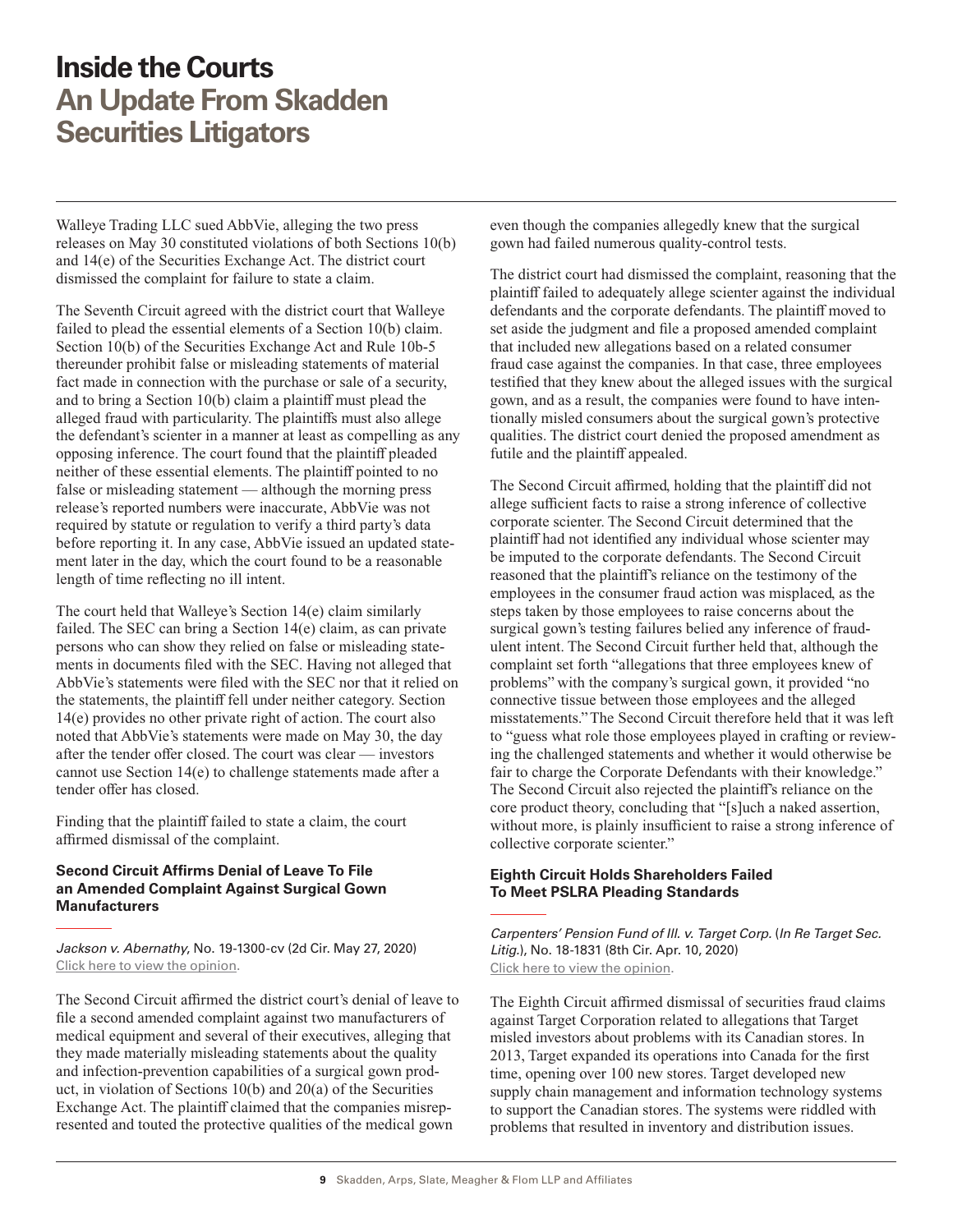<span id="page-9-0"></span>Within two years of entering the Canadian market, Target announced plans to close all of its stores in Canada, and Target Canada filed for bankruptcy.

The plaintiffs sued Target and several of its executives, alleging claims of securities fraud under Section 10(b) of the Securities and Exchange Act and Rule 10b-5 thereunder. The district court dismissed the case, holding that the investors failed to state a claim.

On review, the Eighth Circuit applied the PSLRA's heightened pleading standards, which require plaintiffs to specify each allegedly misleading statement and the reason or reasons why the statement is misleading. The plaintiffs' complaint identified dozens of allegedly materially misleading statements. The court, however, found that none satisfied the PSLRA's mental state requirement of "reckless or intentional wrongdoing."

The plaintiffs' strongest argument related to May 2014 statements by executives claiming that the earliest stores opened in Canada outperformed newer stores, and that all were on an upswing. The plaintiffs pointed to Target's August 2014 disclosures, which showed that same-store sales had fallen by more than 11% from the previous year, in a sample that only included the earliest stores. Yet, absent more, this apparent incongruity was insufficient to prove the statement was false when there were other unrebutted benign explanations.

Additionally, the court held that statements by Target executives that they were "right where we want to be right now" and "feel really good about where we are today" were inactionable puffery.

#### **First Circuit Upholds Dismissal of Securities Fraud Claim for Failure To Prove Fraudulent Intent**

*Mehta v. Ocular Therapeutix, Inc.,* No. 19-1557 (1st Cir. Apr. 9, 2020) [Click here to view the opinion](http://www.skadden.com/-/media/files/publications/2020/07/inside-the-courts/mehta-v-ocular-theraputix-inc.pdf).

The First Circuit affirmed the dismissal of claims brought by a putative class of shareholders against a biopharmaceutical company and certain of its officers under Sections 10(b) and 20(a) of the Securities Exchange Act and Rule 10b-5 thereunder, alleging that the defendants intentionally or recklessly misled investors about the defendant's manufacturing problems.

Specifically, the plaintiffs alleged that affirmative statements in the company's 2016 and 2017 Forms 10-K stating that the company manufactured a prescription drug "using current Good Manufacturing Practices" was intentionally or recklessly misleading because in 2016 and 2017 the FDA made

inspectional observations in Form 483 detailing issues with the company's manufacturing facility. The First Circuit disagreed, holding that the allegations did not give rise to a strong inference of scienter. The First Circuit noted that in the company's 2016 Form 10-K, the company disclosed receipt of the 2016 Form 483 and warned of its implications. The plaintiffs also alleged that in a 2017 conference call, the defendants misled investors by twice stating that their manufacturing process was "fully developed" despite the receipt of a Form 483 the day before the conference call. The First Circuit disagreed, holding that the defendants' statements on the call regarding the 2017 Form 483 "made pellucid" that the defendant's "manufacturing process was considered deficient by the FDA."

#### **Second Circuit Affirms Dismissal of Securities Claims for Failure To Allege Loss Causation**

*Axar Master Fund, LTD. v. Bedford*, No. 19-1132-cv (2d Cir. Mar. 23, 2020) [Click here to view the opinion](http://www.skadden.com/-/media/files/publications/2020/07/inside-the-courts/axar-master-v-bedford-2d-cir-32320-kasner.pdf).

The Second Circuit affirmed the dismissal claims brought under Sections 10(b) and 20(a) of the Securities Exchange Act brought by investment funds and minority shareholders against two executives of a regional airline company that operates flights on behalf of several major airlines. The plaintiffs alleged that the executives made false and misleading statements about (i) the company's beliefs that a lawsuit between the company and a major airliner about a codeshare agreement was meritless, and (ii) the status of negotiations of its codeshare arrangements with several major airline partners in connection with a bankruptcy organization petition that permitted the company to restructure and negotiate new agreements with each major airline partner. The district court dismissed the complaint for failing to plead loss causation, and the plaintiffs appealed.

The Second Circuit affirmed the dismissal of the complaint on loss causation grounds, holding that the complaint failed to allege a plausible connection between the alleged misrepresentations and the plaintiffs' claimed investment losses. The Second Circuit rejected the plaintiffs' dilution theory — that the settlement agreements in the reorganization proceedings would dilute the equity recovery of the plaintiffs' existing investments in the company on a dollar-for-dollar basis, finding that the dilution theory was "fundamentally flawed." The Second Circuit reasoned that the plaintiffs failed to allege how the regional airline's reorganization plan "caused [the plaintiffs] any economic injury that is not wholly speculative."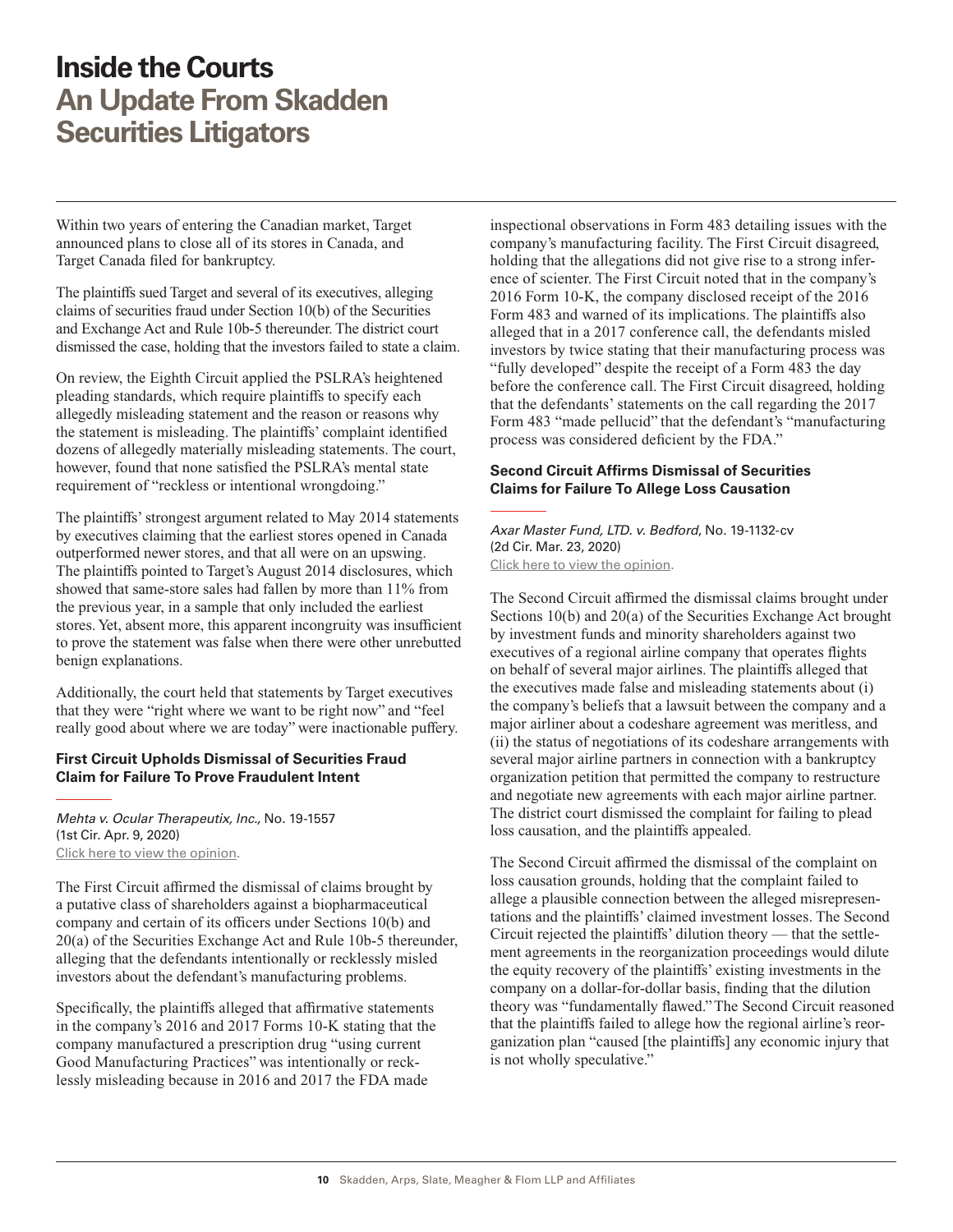#### <span id="page-10-0"></span>**SDNY Dismisses Securities Fraud Claims Alleging Misleading Statements**

*In Re Gen. Elec. Sec. Litig.,* Nos. 19cv1013 (DLC), 19cv1244 (S.D.N.Y. May 7, 2020) [Click here to view the opinion](http://www.skadden.com/-/media/files/publications/2020/07/inside-the-courts/in-re-general-electric-securities-litig--opinion.pdf).

Judge Denise L. Cote dismissed claims brought by a putative class of investors against General Electric Company and several of its officers under Sections 10(b) and 20(a) of the Securities Exchange Act, alleging that the company made misleading statements about (i) a defect in the company's HA model gas turbine and (ii) the goodwill attributable to the company's power segment, which provides goods and services related to energy production.

The court dismissed the plaintiffs' claims, finding that their complaint had failed to adequately plead a material misrepresentation or scienter. The court noted that none of the statements made by the company during the class period about the HA turbine were materially misleading or false. Some of the statements were too general to constitute representations that an investor could reasonably rely on, others were statements of opinion for which the plaintiffs had not provided sufficient grounds to suggest that they were actionable and still others would have been understood as "glossy statements of praise for the company or its products and not as representations of fact." For example, the company's statement that the HA turbine was "available at more than 64 percent efficiency" and had "been successfully tested at full-load and full-speed" was not actionable because a "reasonable investor would not understand these factual statements to be broader than they were or to constitute a guarantee of success."

Although the court assumed for purposes of the opinion that the plaintiffs had adequately pleaded that the company had an obligation under Item 303 of Regulation S-K to report the risk that the defect might have a material impact on its revenue, the complaint did not raise a strong inference of scienter as to the omission. The nonculpable inference that the company had identified the defect and what it believed was a solution for the problem to avert a material impact on the company's financials was "decidedly more plausible." Finally, the court found that the plaintiffs had failed to plead either a misrepresentation or scienter as to the allegations concerning the company's power segment goodwill. The court reasoned that goodwill balances are opinion statements about accounting estimates produced through an exercise of judgment, and the plaintiffs' theory ultimately rested entirely on a disagreement about that judgment. The court also found that the plaintiffs had failed to adequately plead any facts demonstrating that the defendants were consciously reckless in reporting their estimates of goodwill.

#### **SDNY Dismisses Securities Fraud Claims Against Pharmaceutical Company**

*Hou Liu v. Intercept Pharm., Inc.*, No. 17-cv-7371 (LAK) (S.D.N.Y. Mar. 26, 2020) [Click here to view the opinion](http://www.skadden.com/-/media/files/publications/2020/07/inside-the-courts/liu-v-interceptmtd-order.pdf).

Judge Lewis A. Kaplan dismissed claims brought by a putative class of investors against a pharmaceutical company under Sections 10(b) of the Securities Exchange Act, alleging that the company misled investors about its liver disease drug Ocaliva. The plaintiffs alleged that the company made false and misleading statements about the safety and tolerability of Ocaliva in light of serious adverse events that occurred in patients who were taking the drug for the treatment of a rare liver disease and who were prescribed a higher dose than that recommended in the label.

The court determined that the plaintiffs failed to allege a material misstatement or omission, holding that they had not shown that a reasonable investor would have viewed the reported serious adverse events — which occurred in fewer than 1% of patients who were taking the drug — as material. The court also discredited the plaintiffs' allegation that the company had knowingly caused doctors to prescribe patients a higher dose through the company's patient enrollment form, because it ignores that "physicians — not pharmaceutical companies — prescribe prescription drugs." The court also found that the plaintiffs failed to adequately allege scienter. There was no basis to infer that the company knew, at the time the statements were made, "that patients had been misdosed or of the existence, scope, or severity of the adverse events that had been reported."

#### **Requests for Judicial Notice**

#### **Third Circuit Holds District Court Did Not Err in Taking Judicial Notice of FDA Memorandum**

*Spizzirri v. Zyla Life Scis.*, No. 18-2955 (3d Cir. Apr. 30, 2020) [Click here to view the opinion](http://www.skadden.com/-/media/files/publications/2020/07/inside-the-courts/spizzirri-v-zyla-life-sciences.pdf).

The Third Circuit held that the district did not err in taking judicial notice of an FDA Center for Drug Evaluation and Research (CDER) memorandum and, as a result, also did not err in granting the defendant's motion to dismiss.

The panel held that the district court did not err in taking judicial notice of the memo for two reasons. First, the memo was a matter of public record. On this point, the court found it important that "[t]he public has unqualified access to the CDER memo via the FDA's website." Second, the memo was an authentic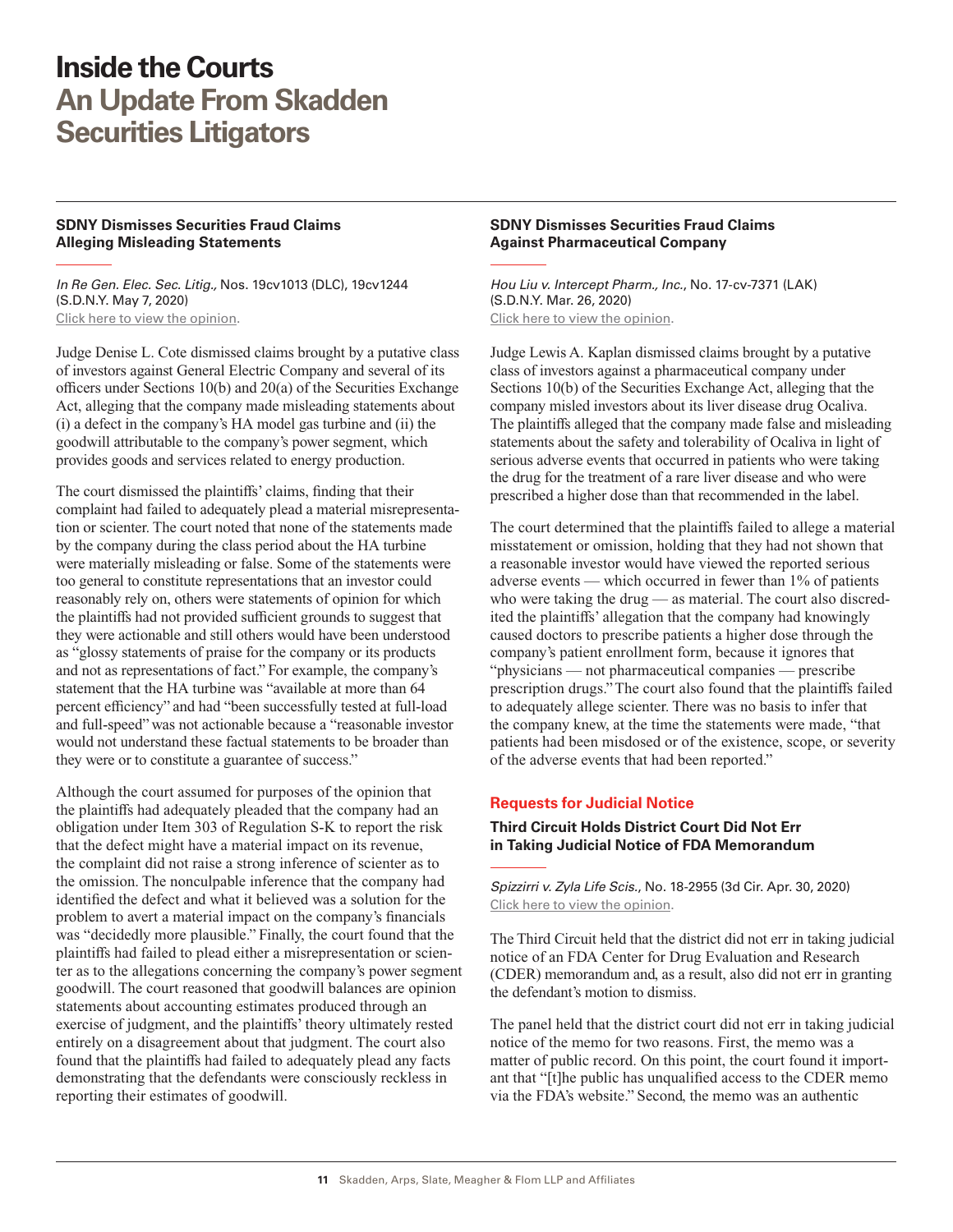<span id="page-11-0"></span>document that was integral to the claim. The court explained that the plaintiff's claims were based on the document, even though the complaint never cited it. In addition, "the complaint contains exact language found in the CDER memo." The court stated that a plaintiff "cannot prevent a court from looking at the texts of the documents on which its claim is based by failing to attach or explicitly cite them."

#### **Scienter**

**Ninth Circuit Holds That Courts Should Scrutinize Economic Plausibility of Securities Fraud Complaints in Evaluating Scienter**

*Nguyen v. Endologix, Inc., No. 18-56322* (9th Cir. June 10, 2020) [Click here to view the opinion](http://www.skadden.com/-/media/files/publications/2020/07/inside-the-courts/nguyen-v-endologix.pdf).

The Ninth Circuit affirmed the dismissal of a putative securities fraud class action in a potentially significant decision for securi-ties defendants, holding that the plaintiff's theory that a medical device manufacturer misled investors about its product's pros¬pects for approval by the FDA was too illogical to support the strong inference of scienter required to state a securities fraud claim. In so holding, the Ninth Circuit directed lower courts to carefully scrutinize the economic plausibility of a securities plaintiff's fraud theory and to reject allegations that do "not resonate in common experience."

Endologix is a medical device manufacturer focused on treating disorders of the aorta. In 2013, the company obtained approval from European regulators to market a stent-like device called Nellix, which was used to treat aneurisms, and subsequently began seeking FDA approval to market Nellix in the United States. Over the next several years, Nellix allegedly encountered problems with "migration" (*i.e.*, the device shifted its position within the body) in a subset of European patients with complex anatomies.

Throughout 2016, Endologix executives made a number of opti¬mistic public statements predicting that the FDA would approve Nellix in a matter of months, allegedly in spite of knowing that Nellix's migration issues would pose an obstacle to approval. In late 2016, Endologix announced that the FDA had decided to require two years of additional clinical data before considering Nellix for approval, causing Endologix's stock price to drop. Several months later, Endologix abandoned its efforts to obtain FDA approval for Nellix altogether, resulting in another stock price drop.

After the second stock drop, an Endologix stockholder sued for securities fraud. The district court dismissed the complaint for failure to plead allegations creating a strong inference of scienter. The Ninth Circuit affirmed. The court held that the "central theory of the complaint" — "that defendants knew the FDA would not approve Nellix, or at least that it would not do so on the timeline defendants were telling the market," but deliberately misled the market about Nellix's prospects for approval — did "not make a whole lot of sense." The court found it implausible that the "company would promise FDA approval that it knew would not materialize," particularly where the company had spent significant time and money to develop Nellix and secure its approval, and where there were no allegations that the individual defendants sold stock or otherwise capitalized on the alleged fraud before the "inevitable fallout."

The court held that the plaintiff's confidential witness allegations did not cure these deficiencies where the witness statements were long on "alarming adjectives" but lacked "any detail about the supposed device migration problems that Nellix encountered in the European channel." Taking the complaint's allegations holistically, the court held that the plaintiff's theory of fraud did "not resonate in common experience" and therefore did not satisfy the scienter requirement. The court further reasoned that the PSLRA "neither allows nor requires [courts] to check [their] disbelief at the door," and that courts should carefully scrutinize the economic plausibility of the alleged fraudulent scheme where the plaintiff fails to plead any motive to commit fraud.

#### **Settlements**

#### **Seventh Circuit Affirms \$1.875 Million Derivative Suit Settlement**

*Dorvit ex rel. Power Sols. Int'l, Inc. v. Winemaster*, No. 19-2755 (7th Cir. Feb. 28, 2020) [Click here to view the opinion](http://www.skadden.com/-/media/files/publications/2020/07/inside-the-courts/mcfadden-v-dorvit.pdf).

The Seventh Circuit affirmed district court approval of a \$1.875 million settlement in a shareholder derivative suit against Power Systems International, Inc. (PSI). PSI became a publicly traded company in 2011, and its share price subsequently jumped dramatically. Later, in 2015, PSI admitted it needed to restate two full fiscal years' financial statements, its auditor resigned, the government began investigating the company and its share price plummeted. In 2017, PSI's former chief operating officer filed a whistleblower complaint alleging he had been unlawfully terminated in retaliation for reporting PSI's accounting practices, and in 2019 the federal government charged the company's founder and former CEO with multiple criminal fraud counts.

In 2017, PSI announced that a Chinese manufacturer, Weichai America Corp., planned to buy a 20% equity stake in the company. As part of the deal, Weichai could appoint two addi-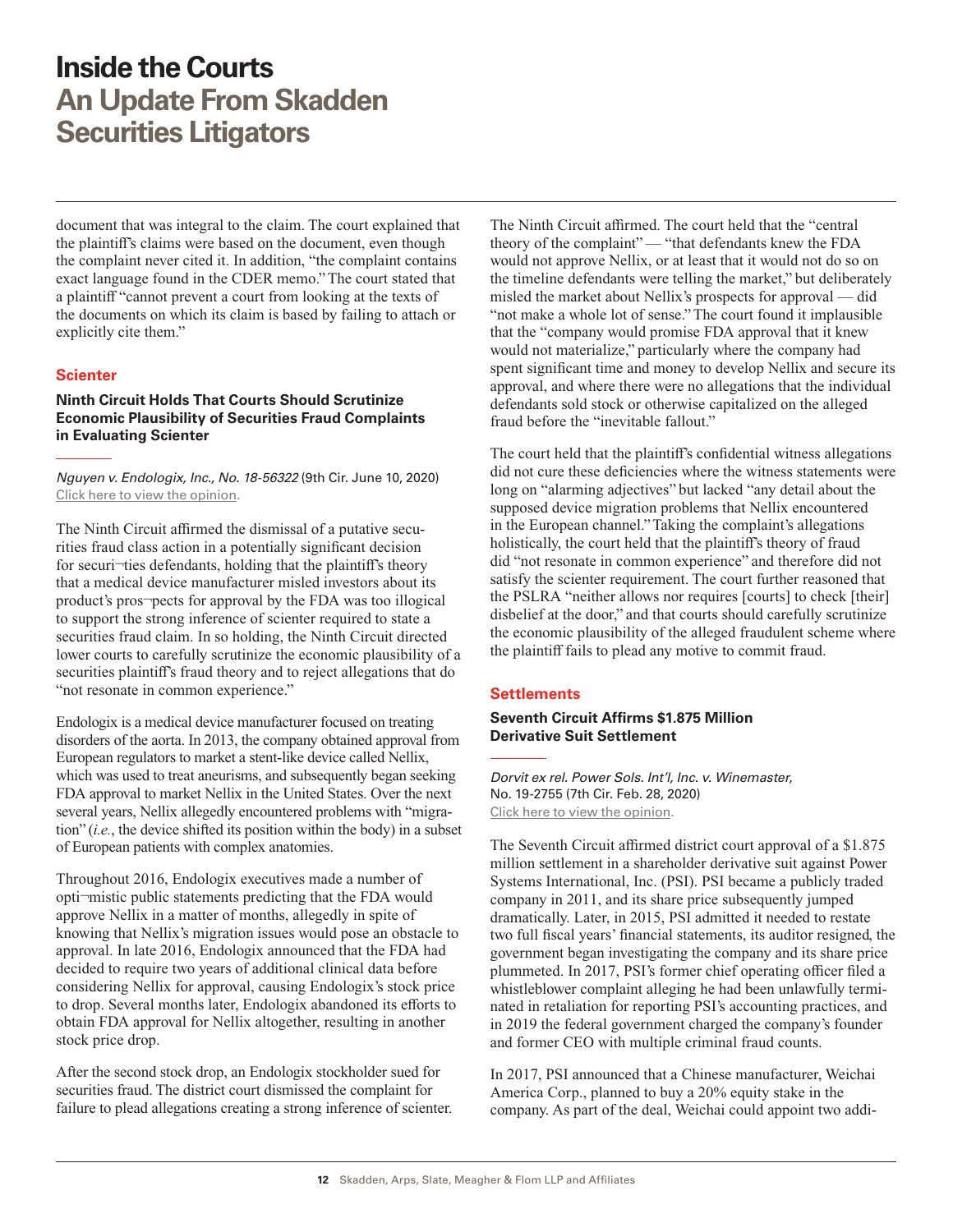<span id="page-12-0"></span>tional directors to PSI's previously existing five-member board. In the months following announcement of the deal, four of the original five directors resigned. By the end of the turnover, six of the seven remaining directors had been unaffiliated with PSI during the time period of the alleged misconduct.

Several parallel suits were brought in both state and federal courts. In 2017, the plaintiffs filed a derivative suit in federal court on behalf of PSI against a number of PSI officers and directors alleging fiduciary breach and unjust enrichment, and in 2018 the suit was merged with a second derivative suit, adding claims against five of PSI's new directors. In October 2018, both the individual defendants and PSI moved to dismiss, and in May 2019 the parties reached an initial settlement agreement. The settlement provided for a payment to PSI of \$1.875 million, half of which would go to the plaintiffs' counsel and half of which would go to expenses associated with the government's investigation of PSI, and required the formal enactment of 17 corporate governance reforms. In November 2018, a parallel state court derivative action was dismissed. Gary McFadden, the named plaintiff in that case, intervened in the federal action and objected to the settlement on the grounds that the settlement understated the value of the case. The district court granted final approval over the objection, and McFadden appealed.

The Seventh Circuit held that the district court appropriately considered the weakness of the plaintiffs' claim in assessing the settlement's fairness. The district court noted that, because the majority of the directors were new, the plaintiffs would likely not have been able to prove an essential element of their claim — demand futility — and their claim would have likely been dismissed. The court approved of this reasoning, explaining that demand futility is a "substantive *sine qua non* of derivative suits." Demand futility is not a matter of procedure but a required substantive element.

Finding that the district court adequately weighed the strength of the parties' claims, the court affirmed the finding that the settlement was fair and reasonable.

#### **Short-Swing Liability**

#### **Second Circuit Affirms Dismissal of Section 16(b) Claim Brought Against Client of Investment Advisory Firm**

*Rubenstein v. Int'l Value Advisers, LLC*, No. 19-560-cv (2d Cir. May 20, 2020)

[Click here to view the opinion](http://www.skadden.com/-/media/files/publications/2020/07/inside-the-courts/rubenstein-v-intl-value-advisers-llc.pdf).

The Second Circuit affirmed a lower court's dismissal of claims brought under Section 16(b) of the Securities Exchange Act alleging that the client of an investment advisory firm "became a member of a Section 13(d) group with his investment advisor and the advisor's other clients merely because he and the other clients had delegated discretionary investment authority to the advisor and the advisor had purchased for the client's account shares of the same issuer that was the subject of the advisor's Schedule 13D filing."

Under Section 16(b), certain insiders of an issuer (including 10% holders) must disgorge to the issuer any profits they realize from short-swing trading in the issuer's securities. The plaintiff, a holder of stock of an educational company, argued that because the advisory firm owned 19.5% of an educational company's stock — a figure that included shares held in discretionary accounts for the advisory firm's clients — the adviser's clients were members of a "group" for Section 16(b) purposes and were required to disgorge profits.

The Second Circuit determined that, notwithstanding an investment management agreement between the advisory firm and the client, the advisory firm and client had not formed a group because there was no agreement to act together in the purpose of transaction in the securities of a specific issuer. The investment management agreement at issue gave the advisory firm discretionary authority to trade securities but did not identify the securities of any specific issuer. As such, no "group" had been formed. Absent a group, the client did not qualify as an insider for Section 16(b) purposes, and there could be no liability.

The Second Circuit summarized its holding: "An investment advisory client does not form a group with its investment advisor by merely entering into an investment advisory relationship. Nor does an investor become a member of a group solely because his or her advisor caused other (or all) of its clients to invest in securities of the same issuer."